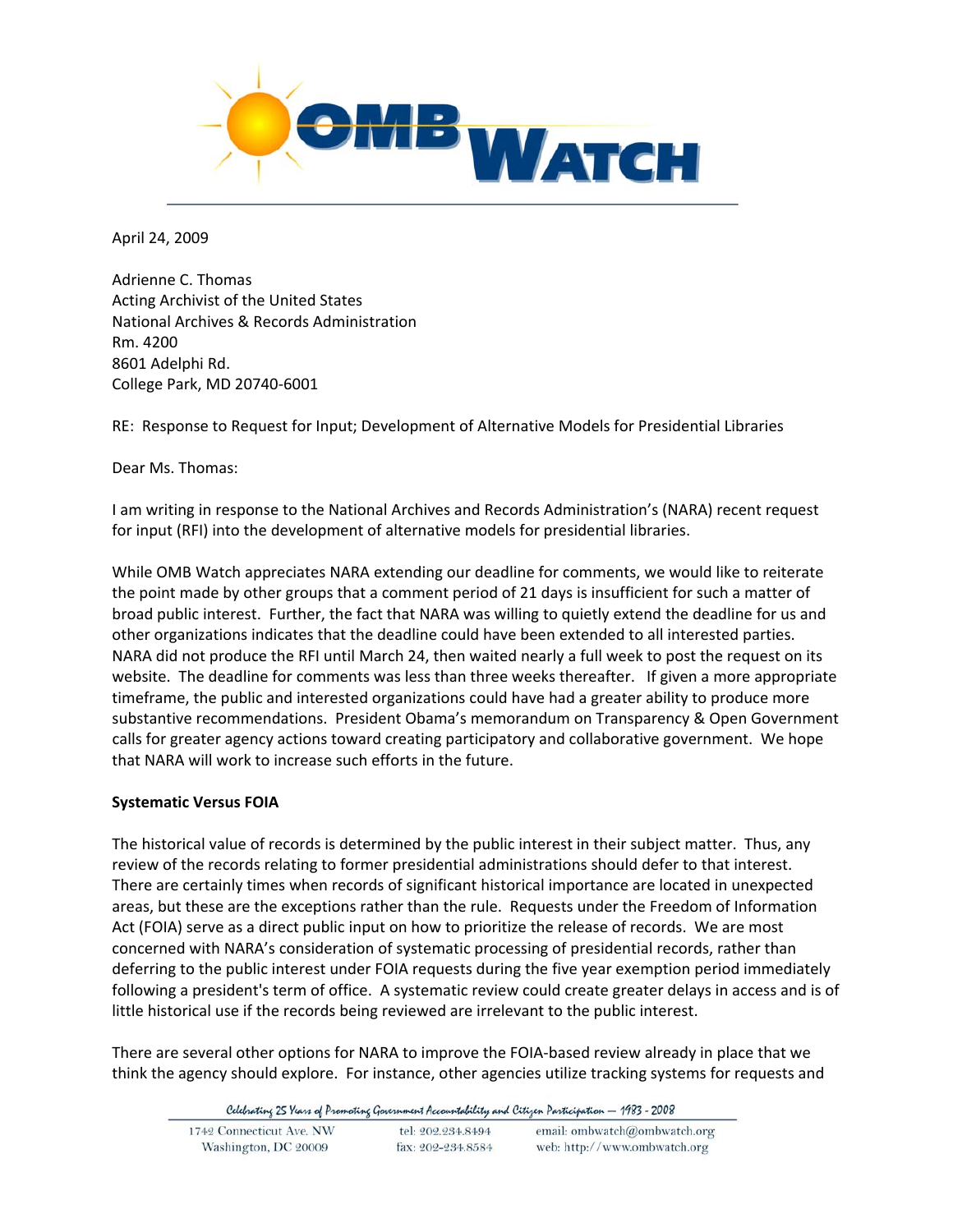public liaisons to expedite processing. In order to cut costs, NARA should utilize electronic means to disseminate released records to the public and thereby reduce the number of requests for the same document(s). As there are numerous federal agencies that handle large numbers of FOIA requests every year, we would recommend that NARA review the practices of those agencies to identify other, already proven improvements that could be brought to NARA's program.

If NARA were to pursue a systematic disclosure process, we would strongly recommend that the effort be carefully designed to avoid interference with ongoing FOIA requests. First, we would recommend that NARA limit the resources dedicated to such an approach to ensure that FOIA processing is not slowed because of a loss of time or personnel. Second, the methodology for prioritizing records for systematic disclosure should be publicly discussed. A useful guide to what type of records should be first in a systematic approach could be the FOIA requests that NARA has processed during past years. Previous requests could be reviewed to determine the information most frequently requested or those disclosures that provided the most useful information to the public. A systematic approach could work if NARA used FOIA to identify particular groups of documents that the public is interested in obtaining and give priority to their review.

A purely systematic approach that does not properly take into account the public interest is simply unacceptable. Archivists at the Reagan Library informed the Public Interest Declassification Board in 2007 that it would take 100 years at current resource levels before all Reagan White House documents will be *reviewed* for release. It is unfathomable that NARA would force documents critical to the public and historical interest to wait a century before being released.

## **Public Interest Declassification Board**

Additionally, we strongly recommend that NARA review the recommendations made by the Public Interest Declassification Board's (PIDB) December 2007 report, *Improving Declassification*. While the PIDB report focuses on declassification decisions, it addresses specific issues concerning presidential record reviews that would be applicable to NARA's overall disclosure planning. Currently, the NARA RFI makes no reference to these recommendations, and therefore, it appears the agency is not considering them as options.

The PIDB made several recommendations concerning the identification of historically significant documents. Currently, historically significant documents are not identified. Rather, the government defines permanently valuable documents as those that constitute a record of agency activities. These recommendations include the establishment of a board of historians, academicians, and former government officials to identify historically significant records by identifying record series of interest. The methods by which historically significant records are identified can be established by statute or executive order.

In discussing the constraints on presidential libraries to process their materials, the PIDB identified two key problems: staffing levels and the fact that the libraries depend on departments and agencies whose approval they must obtain before they are able to release the materials of their respective presidencies. This, the PIDB noted, results in a system in which "the very materials that are apt to mean the most in terms of their historical significance are being bottled up by the system, often for decades on end."

Celebrating 25 Years of Promoting Government Accountability and Citizen Participation - 1983 - 2008